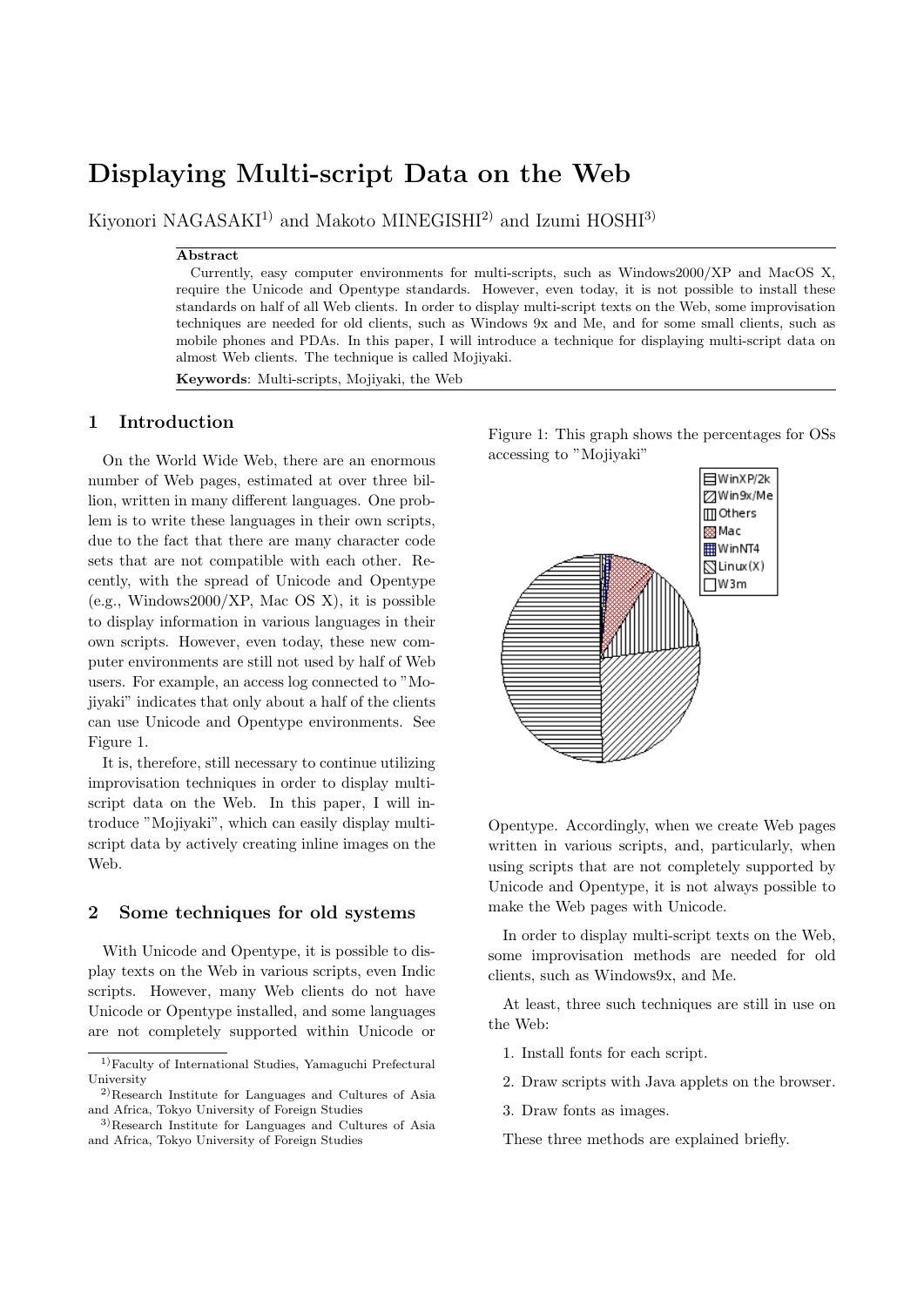#### 2.1 Install fonts for each script

First, installing fonts is not easy for the average Web user. Various character codes are used on the Web, so it is necessary to install fonts for each code. Even when the same script is used on a Web page, often different character codes are used to display the script.

Second, copyright for fonts is an important problem. It is often not possible to distribute fonts, because many are protected by copyright. Thus, if a Web publisher wants to distribute a font in order to display their Web page, they may have to make their own font to overcome copyright problems.

Third, some Web clients are not able to install fonts, such as Web-enabled mobile phones and PDAs. Most of these devices have insufficient memory to install various fonts, or cannot change the system fonts.

For these reasons, it is not practical to install fonts for each script.

## 2.2 Draw scripts with Java applets on the Web browser

Drawing scripts with Java applets on the Web browser is one solution, because Java applets can freely draw anything on a Web browser running Java Virtual Machine (JVM), and the Java language supports Unicode. In 1997, this technique of drawing scripts with Java applets was already being used for Chinese, Tamil, Persian, and Turkish.<sup>1</sup>

Subsequently, Maeda [2000][2] presented a Java applet system that could not display multi-script data, but could also be used to write it without the necessary fonts being installed on the Web browser. This technique is convenient because it does not require implementation of the script.

However, in many schools, students often cannot use the latest personal computers, which can run Java applets satisfactorily. Also, in Asian countries that employ scripts that are not fully supported in computers, the people cannot use Java applets, because they are too heavy for their clients. This represents a difficult problem for this technique.

#### 2.3 Create fonts-as-images.

Creating fonts-as-images is the simplest technique. It easily displays multi-script data on any browsers that can display inline images, without any special software or fonts on the Web clients.<sup>2</sup>

It is hard to create fonts-as-images, if each time a new text is composed, it is necessary to run software to create the images and to write HTML tags to display the images on the Web page. However, with a CGI program, fonts-as-images can be created from the ASCII transliteration texts on the Web server, so that the clients can receive and display the images, without any special software apart from Web browsers that can display inline images.

This technique has also been adopted for some Web pages. One problem of this technique has been that it is slow to create images on the server and to receive the images via the Internet. However, transmission speeds are less of a problem with broadband, which is now common in many homes, and higher performances for computers and software have reduced the time necessary to create images.

Accordingly, in this paper, I will introduce a technique for creating font-as-images to display multiscript data on the Web called "Mojiyaki - Multilingual Imager for Web".

# 3 Mojiyaki - Multilingual Imager for Web

Mojiyaki is a server for realizing multi-script Web environments, by means of creating various fontsas-images.

#### 3.1 Software components of Mojiyaki

Mojiyaki consists of the following software.

- Vine Linux 2.1CR (Red Hat 7.2 compatible)
- Apache 1.3.x
- Perl  $5.x$
- mod\_perl 1.2x
- ImageMagick 5.x
- FreeType 2.x

<sup>&</sup>lt;sup>1</sup>See Mikami [1997][1].

<sup>2</sup> It can even display data on the first version of mosaic, because it implements inline image with an IMG tag.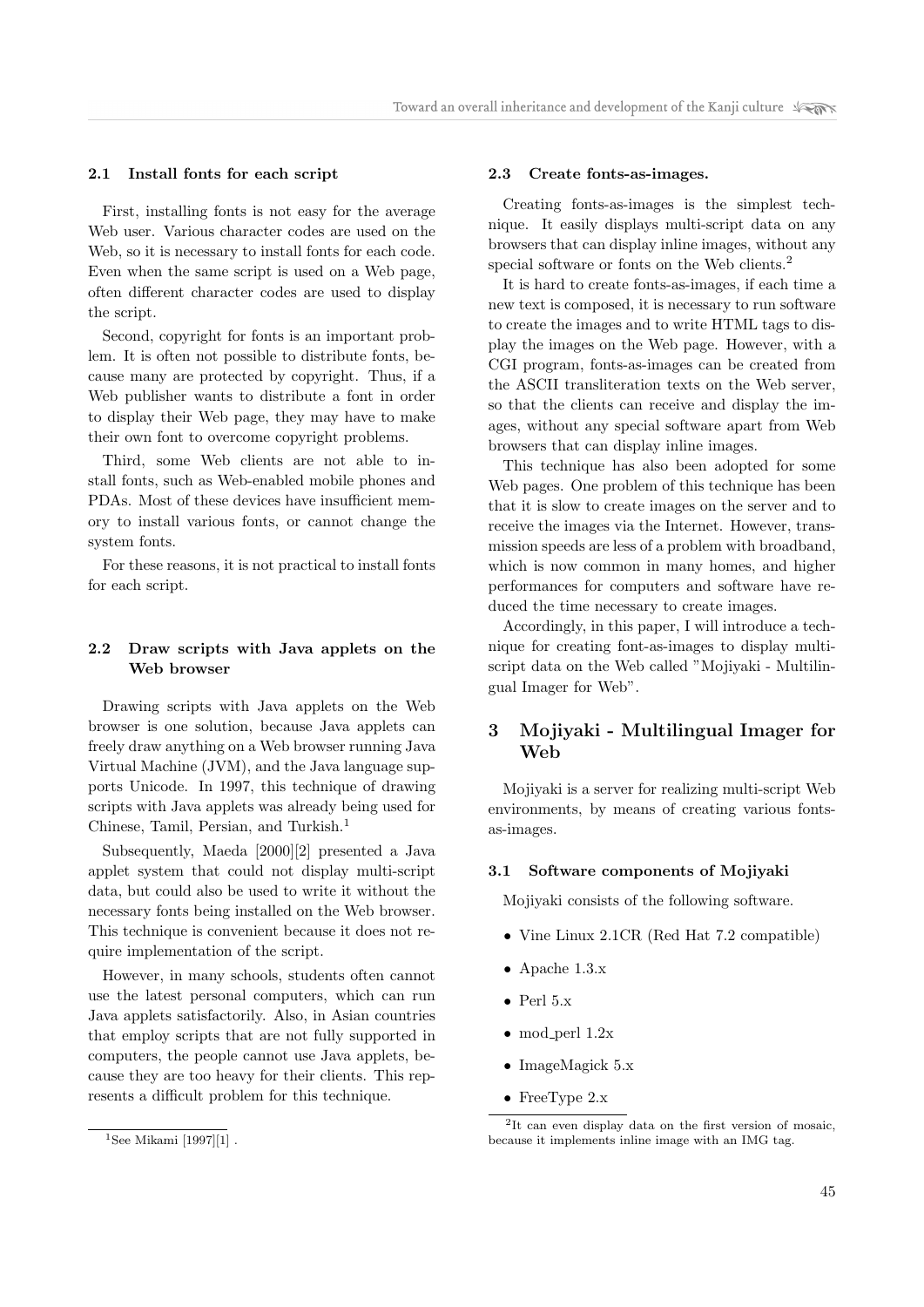#### • Some True Type Fonts

Linux is an open-source and free operating system. It is suitable to use in constructing the Mojiyaki server, because of its stability and flexibility. Vine Linux 2.1CR is one of the distributions of Linux based on Red Hat Linux. Although this version does not include the latest software, it is sufficient to maintain a stable service as an Internet server.<sup>3</sup>

Apache 1.3.x has been the most popular HTTP server, developed by way of open-source. It has a number of useful features as a Web. While version 2.0 has been released, Mojiyaki has adopted version 1.3, because this seems to be more stable than version 2.0.<sup>4</sup>

Perl is a stable, cross-platform programming language. CGI scripts on the Web are often written in this language. It is also suitable for handling multiscript data, because it has supported Unicode since version 5.8. Furthermore, Perl can be greatly extended by adding modules.<sup>5</sup>

mod perl is a module for Apache. It has also been developed with open-source. It is a persistent Perl interpreter embedded in the Web server. Not only does this eliminate the need to start an external interpreter, but it also avoids the burden of Perl start-up time. As this increases the speed of CGI scripts written in Perl, it can be used to quickly create fonts-as-images.<sup>6</sup>

ImageMagick 5.x can create images through perl modules. Moreover, through the FreeType 2.x library, it can draw any character on images using Truetype fonts.<sup>7</sup>

#### 3.2 Hardware components of Mojiyaki

Mojiyaki runs on inexpensive hardware, including:

- CPU: Intel Pentium 4 1700MHz
- Memory: About 900MB
- HDD: About 40GB

• NIC: 100Mbase-TX

While these are not the latest hardwire devices, they are still sufficient for Mojiyaki

#### 3.3 Supported scripts

Mojiyaki can create various fonts-as-images quickly. It has implemented the following scripts.

- Devanagari (Hindi, Sanskrit)
- Tibetan
- Thai
- Laos
- Arabic Scripts (Arabic, Uighur)
- Japanese, Korean, (Chinese)

In implementing these scripts, specialists of each language assisted us.<sup>8</sup>

#### 3.4 Features of Mojiyaki

The Mojiyaki program is written in mod perl, so that it can quickly generate images. All scripts can be displayed together on a single Web page, as the program is able to generate all types of ligature. This is possible because of features of FreeType and ImageMagick.

For the Laos version of Mojiyaki, some additional features have been added, such as given an edgecolor to characters, by adopting features of the 5.5.7 version of ImageMagick.

To display multi-script data on a single Web page as inline images, Mojiyaki requires to the "IMG" tag from HTML. For example, a HTML Tag to display the words "Tibetan Script" in Tibetan is shown below.

<IMG SRC="http://mojiyaki.aa.tufs.ac.jp/ conv TIB.cgi?

sort=bod+yig" ALT="bod yig">

This IMG tag displays the following Tibetan scripts.

<sup>3</sup>For further details of Vine Linux, see [3].

<sup>4</sup>For further details of Apache, see [4].

 ${}^{5}$ For further details of Perl, see [5].

 ${}^{6}$ For further details of mod\_perl, see [6].

<sup>7</sup>For further details of ImageMagick, see [7]. About freetype, see [8].

<sup>8</sup>Makoto MINEGISHI and Izumi HOSHI checked the details to utilize Laos, Thai and Tibetan. Haruko SAKAEDANI (formerly at ILCAA, TUFS) checked for Arabic. Jun SUG-AWARA (formerly at ILCAA, TUFS) checked for Uighur. Kazuhiko MACHIDA (ILCAA, TUFS) checked the Hindi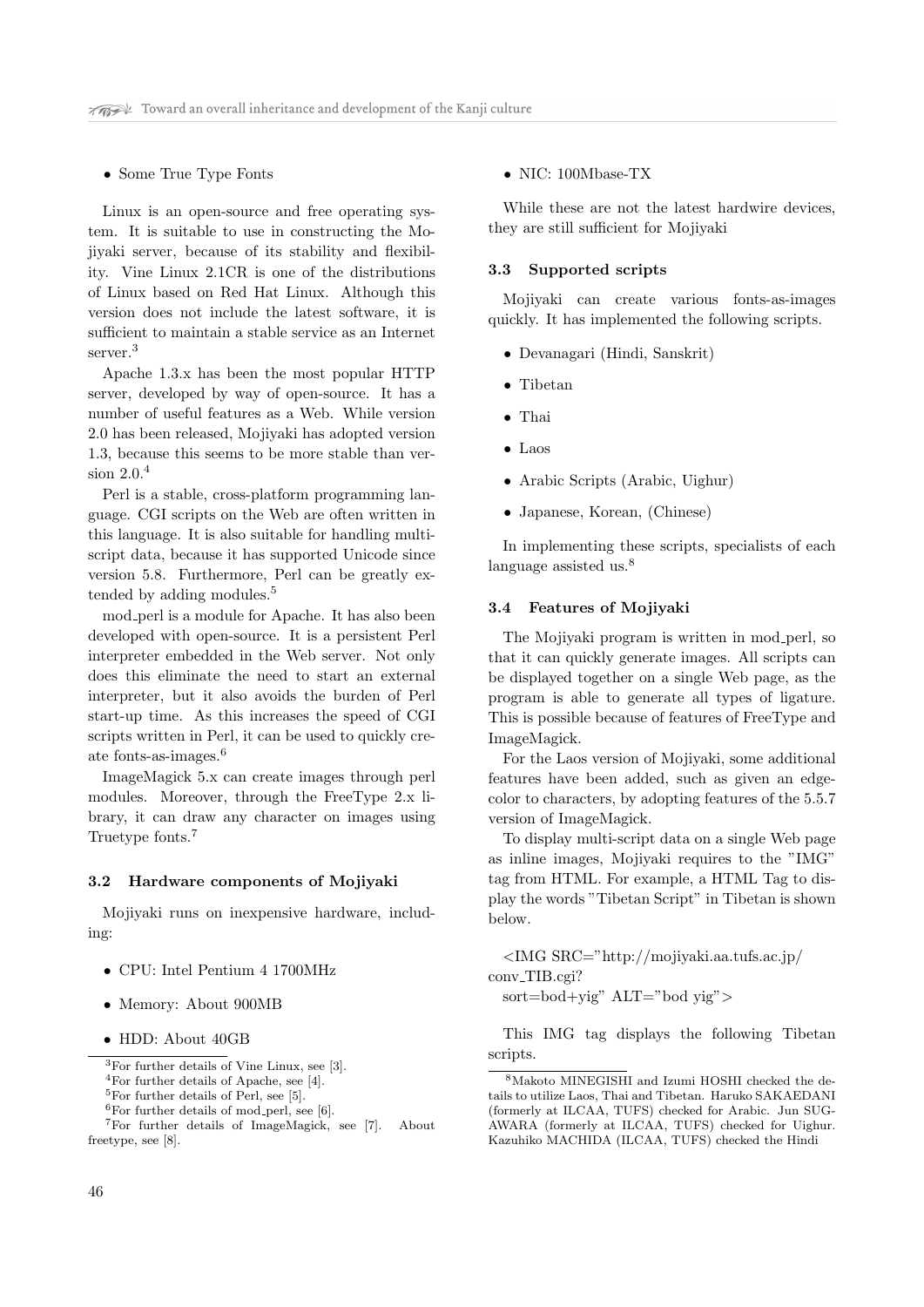Figure 2: Top page of Mojiyaki

| All - Mozilla Firebird                                                                           |  |           |     |      |        |                      |        | $\bigodot$ $\bigodot$ $\bigotimes$ |
|--------------------------------------------------------------------------------------------------|--|-----------|-----|------|--------|----------------------|--------|------------------------------------|
| 編集(E)<br>移動(G)<br>ファイル(E)<br>表示(V)                                                               |  | ブックマーク(B) | Tab | ツール① | ヘルプ(出) |                      |        |                                    |
| G <br>$-6280$<br>$\circledast$<br>n<br>http://mojiyaki.aa.tufs.ac.jp/<br>$\overline{\mathbf{v}}$ |  |           |     |      |        |                      |        |                                    |
| 文字焼き<br><b>Multilingual Imager for Web</b>                                                       |  |           |     |      |        |                      |        |                                    |
| देवनागरी                                                                                         |  |           |     | 30   | blue   | 회                    | create |                                    |
| อักษรไทย                                                                                         |  |           |     | 30   | blue   | 회                    | create |                                    |
| ৰ্শিক্'অঁশ'                                                                                      |  |           |     | 30   | blue   | $\blacktriangledown$ | create |                                    |
| عربي                                                                                             |  |           |     | 30   | blue   | ▾                    | create |                                    |
| تۇيغۇرچە                                                                                         |  |           |     | 30   | blue   | ▾                    | create |                                    |
| 日本語                                                                                              |  |           |     | 30   | blue   | ▾                    | create |                                    |
| พาสา ลาอ⊧                                                                                        |  |           |     | 30   | blue   | ▾                    | create |                                    |
| 完了                                                                                               |  |           |     |      |        |                      |        |                                    |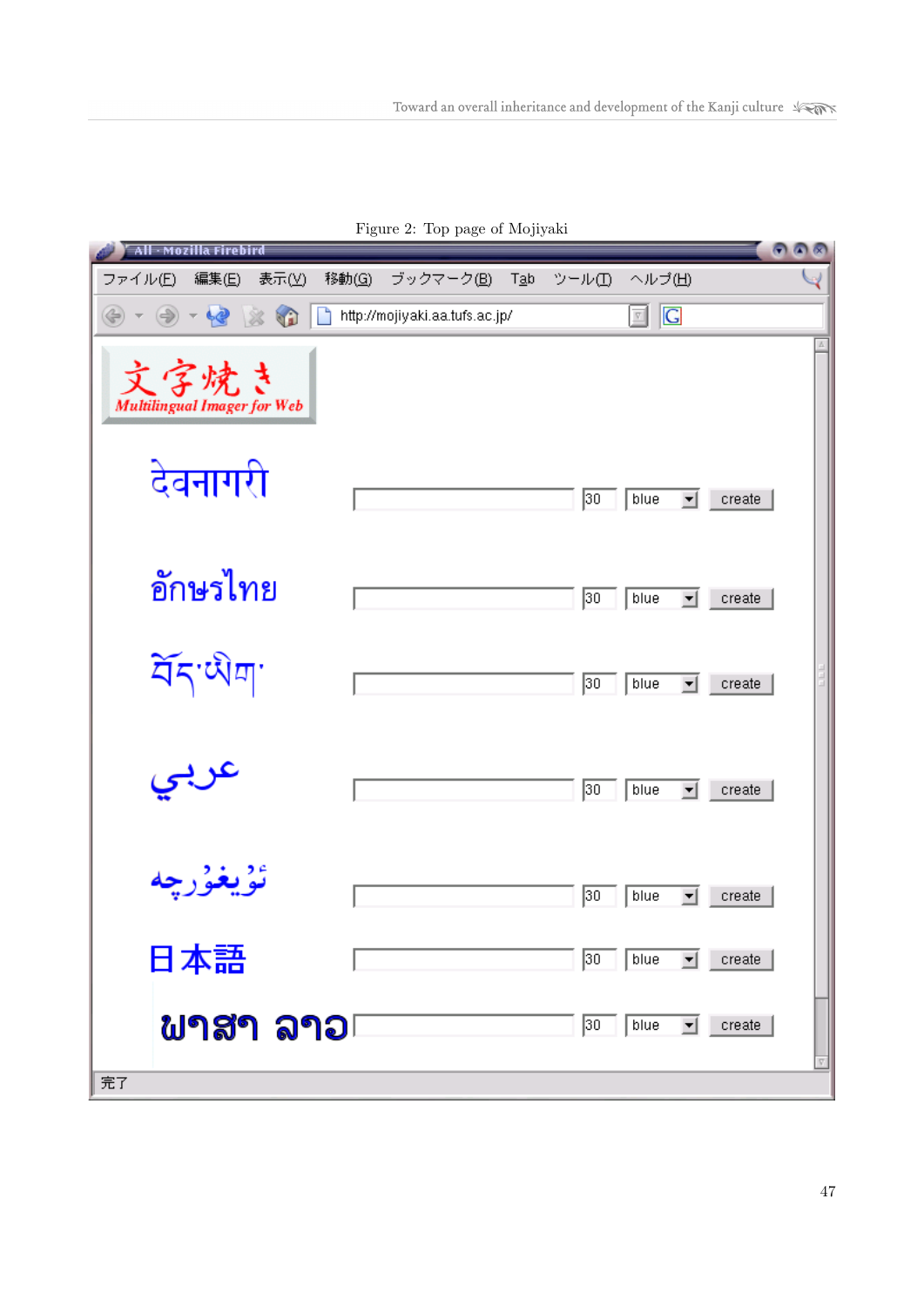Figure 3: "Tibetan Script" in Tibetan



In Mojiyaki, therefore, texts created as images are written in URI (Uniform Resource Identifiers) with ASCII characters that are exchanged according to the "extended Wylie" rule, which is a rule of the ASCII transliteration. In order to handle multiscript data with ASCII characters, URI encoding and ASCII transliteration are used. The former is a technique to convert multibyte texts into ASCII texts, in order to exchange texts on URI. The latter is a framework for human-readable ASCII texts, to handle various non-supported scripts on computers, such as writing, reading, and analyzing Sanskrit in an Japanese computer environment. It is often used by researchers, and already huge texts have been input according to ASCII transliteration. For example, in Arabic, the writing order is left-toright. However, transliteration with ASCII characters writes in the order of right-to-left. Furthermore, most Indic scripts include a complicated writing order convention, called "Hindi reverse" and many ligatures.

Figure 4: ASCII transliteration and glyph images for "Hindi reverse"



Figure 5: ASCII transliteration and glyph images for a Hindi ligature



Various rules for ASCII transliteration have already been defined. In the case of Sanskrit scripts  $(Devanāgarī)$ , many rules have been created by individual researchers to input texts, to share them and

analyze them on computers.<sup>9</sup>

One rule covers the combination of ASCII upper case and lower case letters to describe phonemes in a left-to-right order. Another rule covers the combination of upper case and lower case and some control characters. However, these rules are all similar in terms of writing order. The difference is in terms of which phoneme applies to which letter. Thus, Mojiyaki implements only one replace routine from left-to-right order for the Hindi reverse order and one combination routine to create the ligatures of Devanāgarī. Other rules are supported by a rule replacement table. Almost all of these can be achieved by only replacing characters. For example, " $\overline{\mathbb{G}}$ " is transliterates as " $k$ " in CISA, but<sup>10</sup> replaces " $kh$ " in KH<sup>11</sup> Aiba-shiki and Ono-shiki. " $\sqrt[3]{\}$ " is transliterated as "k\$aa" in CISA, "kSA" in KH, "k.saa" in Aiba-shiki, and "k@s@a" in Ono-shiki. These are not the same as letters, but the order of writing is the same. It is not difficult to replace these with each other.

The Thai and Laos scripts are alike. They also include special writing order conventions, like the "Hindi reverse" and have some ligatures. Some vowels are placed before a consonant in a syllable.

Arabic scripts have two implementations in Mojiyaki. This is because although the writing order (right-to-left) for Uighur is the same as Arabic, the Uighur writing system differs from other languages using the Arabic script. In Arabic, many letters are connected when written "C(Consonant)-C-C" , be-

comes " omitted.

However, in Uighur, Arabic letters are separated into each syllable. For example, "V(Vowel)C CVC

$$
_{\rm VC",\ becomes\,"}
$$

Thus, Arabic scripts are implemented by two systems in Mojiyaki.

On smaller and older MS-Window systems, such as Windows98 and WindowsME, Chinese, Japanese and Korean scripts are easy to handle within the

 $^9$  Transliteration rules for Sanskrit and Tibetan scripts are listed in [9].

<sup>10</sup>Code for Indic scripts based on standard ASCII <sup>11</sup>Kyoto-Harvard

<sup>12</sup>For further details of Uighur writing system and computers, see [10].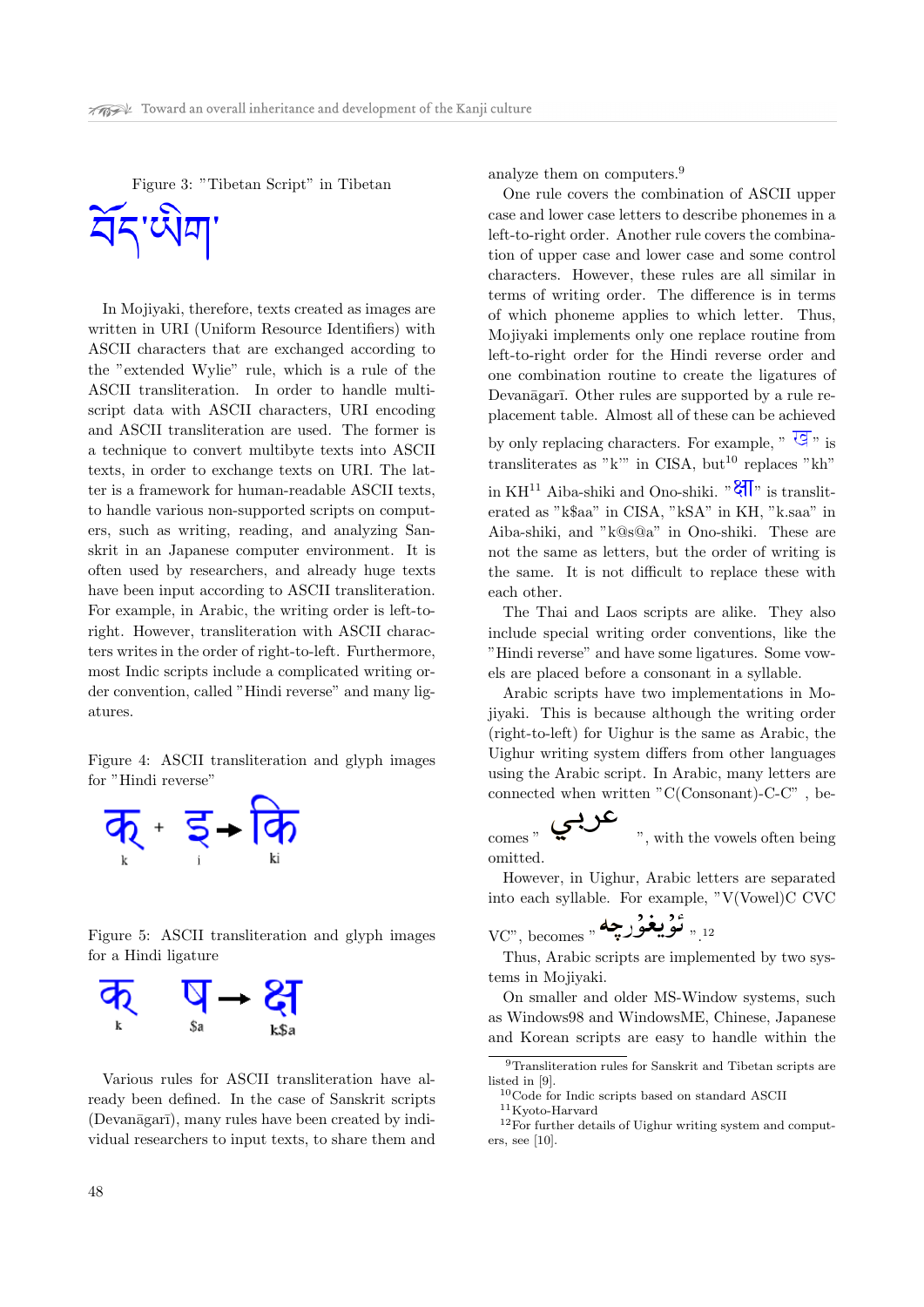global IME software. However, with Web-capable mobile phones and PDAs, Mojiyaki is still needed. It is very difficult to exchange these scripts with ASCII transliteration. In such cases, it is possible to easily exchange the scripts into ASCII characters, by means URI-encoding.

### 3.5 Use of Mojiyaki

Mojiyaki is useful for dynamic contents, such as online electronic dictionaries. It is easy to write HTML tags for Mojiyaki when dynamic contents are created on the server.

Even with multi-script dictionaries, Mojiyake can display data in the respective scripts.

# 3.6 Examples of Web sites utilizing Mojiyaki

• "Tibetan-Japanese Electronic Dictionary" (Research Institute for Languages and Cultures of Asia and Africa, Tokyo University of Foreign Studies)

 $\langle \text{http://www.aa.tufs.ac.jp/~hoshi/} \rangle$ 

## Figure 6: Search result in the Tibetan-Japanese Electronic Dictionary



• "Welcome to Hindi World" (also at ILCAA, TUFS)

 $\langle \text{http://www.aa.tufs.ac.jp/~kmach/} \rangle$ 

• "Tibetan-Sanskrit Search for the Saddharmapu.n.darika (eDic)"

 $\langle$ http://suzuki.ypu.jp/edic/  $>$ 

This is an example of a Website mixing Tibetan and Sanskrit. See Figure 7.

# 4 Conclusion

"Mojiyaki" is an improvisation technique, which may shortly become obsolete, as better systems become available. However, although a number of better systems had been released during the last three years ago, they have yet to gain wide-spread use. Moverover, within the last four months, I have just use Mojiyaki for Laos in order to build a Loas learning system. Thus, Mojiyaki may still be needed for some years to come.

# Bibliography

- [1] MIKAMI [1997] : Yoshihiko MIKAMI, Kenji SEKINE, Nobutoshi KOHARA, Viewing and Creating Multilingual Web Pages(O'Reilly, 1997).
- [2] MAEDA [2000] : Akira MAEDA, Studies on Multilingual Information Processing on the Internet(PhD thesis, Nara Institute of Science and Technology, Sep. 2000).
- [3] Vine Linux Home Page  $\langle \text{http://www.vinelinux.org/} \rangle$ .
- [4] The Apache HTTP Server Project  $\langle$ http://httpd.apache.org/  $>$ .
- [5] The Perl Directory at Perl.org  $\langle$ http://www.perl.org/  $>$ .
- $[6] \mod perl$  $\langle \text{http://perl.apache.org/} \rangle$ .
- [7] ImageMagick.org  $\langle \text{http://www.imagemagick.org/} \rangle$ .
- [8] the FreeType Project  $\langle \text{http://www.freetype.org/} \rangle.$
- [9] Tooru AIBA, Table of Transliteration Schemes for Sanskrit and Tibetan <http://texa.human.is.tohoku.ac.jp/aiba/codes/  $table/$  >.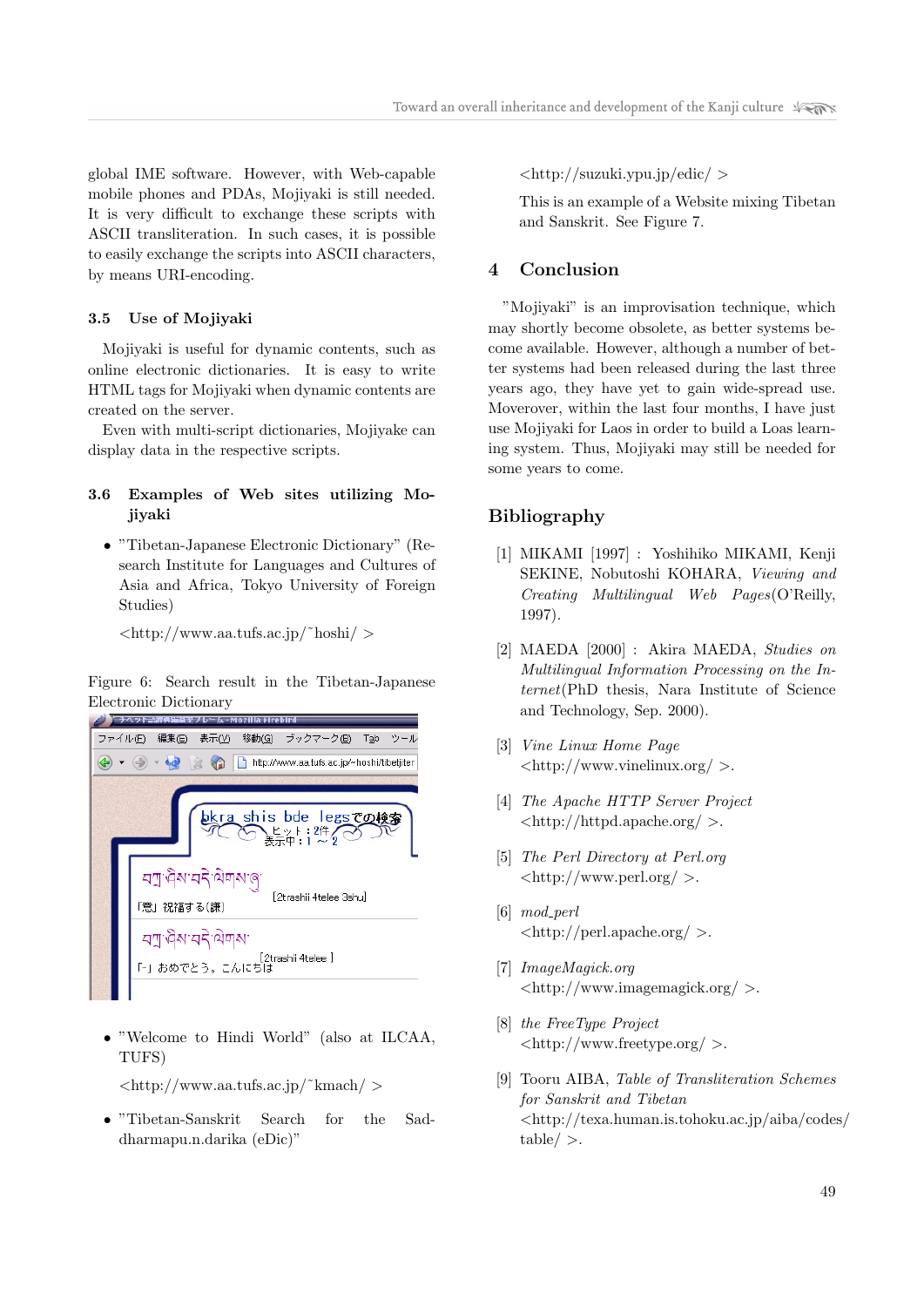| Figure 7: Search result in the Tibetan-Sanskrit Search for the Saddharmapu.n.darika (eDic)                                                                                                                               |  |  |  |  |  |  |
|--------------------------------------------------------------------------------------------------------------------------------------------------------------------------------------------------------------------------|--|--|--|--|--|--|
| eDic (pre0.4):: Search Results - Nozilla {Build ID: 2001062922}<br>⊓                                                                                                                                                     |  |  |  |  |  |  |
| Search Go<br>Bookmarks Tasks Help Debug<br>File<br>Edit View<br>QA                                                                                                                                                       |  |  |  |  |  |  |
| Search http://texa.human.is.tohoku.ac.jp/aiba/project/edic/pr/s - search<br>Reload<br>Back<br>Forward<br>Stop<br>Print                                                                                                   |  |  |  |  |  |  |
| [eDic (pre0.4):: Search Results]                                                                                                                                                                                         |  |  |  |  |  |  |
| search results                                                                                                                                                                                                           |  |  |  |  |  |  |
| [Search: bden pa]<br>Total 795 blocks match.                                                                                                                                                                             |  |  |  |  |  |  |
| 1   [2] [3] [4] [5] [6] [7] [8] [9] [10] [11] [12] [13] [14] [15] [16] [17] [18] [19] [20] [21] [22] [23] [24] [25]<br>[29] [30] [31] [32]<br>- 1261<br>1281<br>1271<br>$[34]$ $[35]$ $[36]$ $[37]$ $[38]$ $[39]$ $[40]$ |  |  |  |  |  |  |
| [1] 2219 point. (sdp.39824) (71:1.09861228866811 2:-0 3:71:3.17805383034795 2:-0 3:1)<br>[Skt:: c22-7-21=c22-7-22] []                                                                                                    |  |  |  |  |  |  |
| येन सत्येन सत्य वचनेन स्वम् मम बाह्रम् तथागत पूजा कर्मणे परित्यज्य सुवर्ण वर्णो मे कायो भविष्यति                                                                                                                         |  |  |  |  |  |  |
| तेन सत्येन सत्य वचनेन अयम् मम बाहुर् यथा पौराणो भवतु                                                                                                                                                                     |  |  |  |  |  |  |
| (yena satyena satya-vacanena svam mama baahum tathaagata puujaa karma.ne parityajya suvar.na var.no me kaayo bhavi.syati tena<br>satyena satya-vacanena ayam mama baahur yathaa=pauraa.no bhavatu)                       |  |  |  |  |  |  |
| [Tib:: 243a5-243a6] [2 219.72]                                                                                                                                                                                           |  |  |  |  |  |  |
| ैं। केला वाद वोश यदवा वो अवा य दे यलेक वाजेवाश य अ अर्केंद य                                                                                                                                                             |  |  |  |  |  |  |
| ي: ﴿ وَالْكَابِرَ الْمَرْكَةِ وَاللَّهِ وَاللَّهِ وَاللَّهُ وَاللَّهُ وَاللَّهُ وَالَّذِينَ وَاللَّ<br>दे ऊँग देश<br>55                                                                                                  |  |  |  |  |  |  |
| न्ननामोज्जनासद्दे, ब्रेज्.क्री.नड्रेश्रे.री.क्री क्रुवी .                                                                                                                                                                |  |  |  |  |  |  |
| Document: Done (18.303 secs)<br>EA                                                                                                                                                                                       |  |  |  |  |  |  |

 $\overline{\mathsf{x}}$ 

 $\overline{\mathbb{I}\mathbb{I}\mathbb{I}}$ 

⊸⊳d

▣

 $\Box$